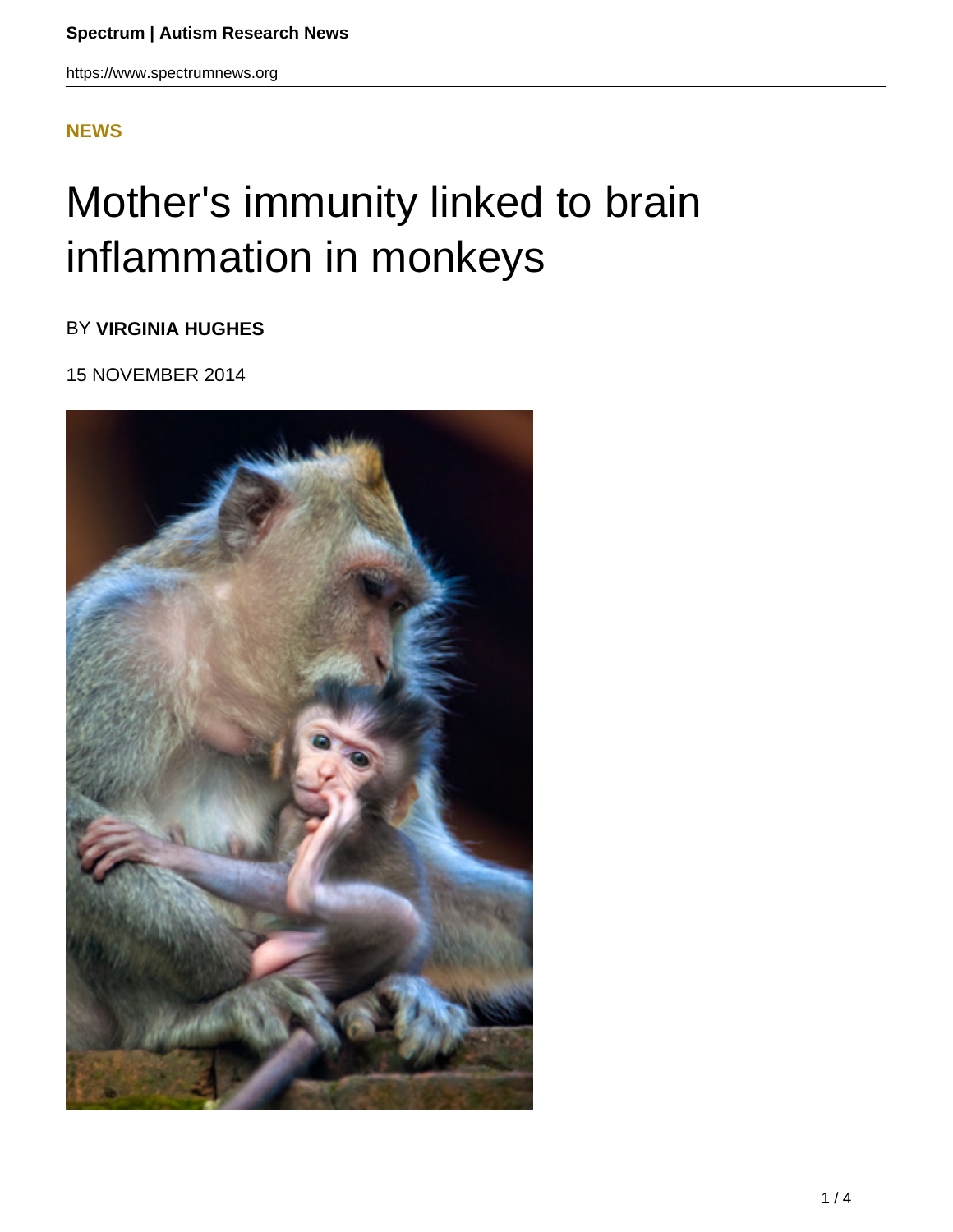https://www.spectrumnews.org



Anton Watman/Shutterstock.com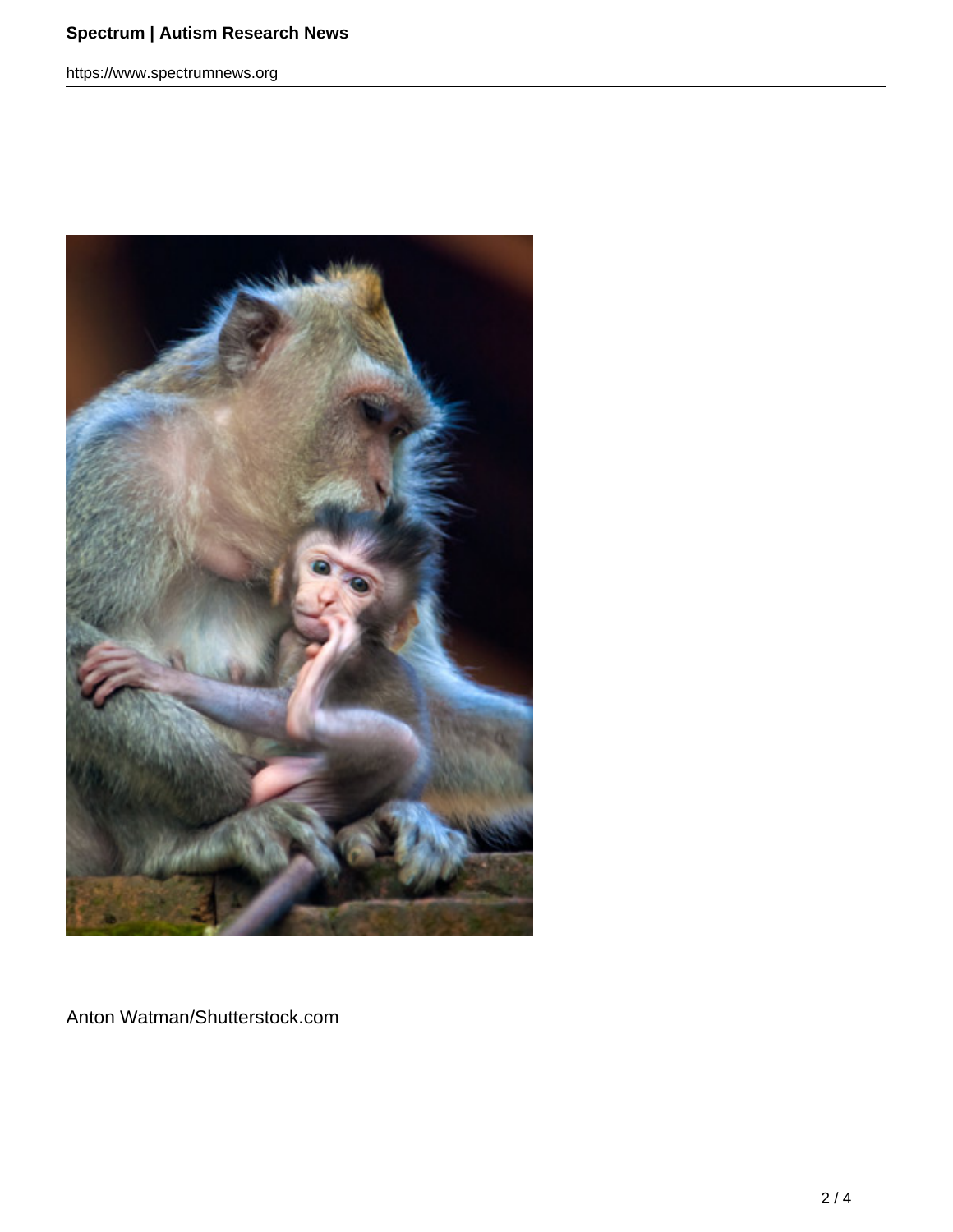https://www.spectrumnews.org

Monkeys exposed in utero to their mother's immune response to a mock infection show inflammation in their brains four years later. Researchers presented the unpublished results today at the **2014 Society for Neuroscience annual meeting** in Washington, D.C.

Infections during pregnancy have long been known to **increase a woman's odds** of having a child with schizophrenia or **autism**. In the past few years, researchers have confirmed in mouse models that a mother's immune response can lead to a **wide array of symptoms** in her pups, such as anxiety, repetitive burying of marbles, and abnormal vocalizations and social interactions.

"There are, however, limitations in relying solely on rodent models to evaluate risk factors for complex disorders such as autism," says **Melissa Bauman**, assistant professor of psychiatry and behavioral sciences at the University of California, Davis, who presented the new findings. Mice and men have dramatically different social and communicative behaviors.

Last year, Bauman and her colleagues **debuted a macaque model** of maternal immune activation: They injected pregnant monkeys with a mock flu virus at the end of either the first trimester or the second. Both groups of young macaques show stereotyped and repetitive movements by age 2, the study found. Babies exposed during the first trimester also show abnormal social behaviors.

"I was surprised how consistently affected the first-trimester animals were," Bauman says, especially because primate models, unlike mice, are not genetically identical.

The new study investigated the brain activity of the monkeys at four years old, their age of puberty. These experiments relied on an imaging technology called positron emission tomography, or PET, in which radioactive tracers travel from the animals' blood to their brains and bind to specific proteins.

Bauman's team used a tracer called PK11195, which binds to activated **microglia**, cells associated with brain inflammation that **have been linked to autism**. Monkeys exposed to an infection in either the first or second trimester show abnormally high levels of inflammation across the whole brain, the study found.

In another experiment, the researchers turned to a tracer called FMT, which is a marker of the synthesis of dopamine, a **chemical messenger**. Increased levels of dopamine in the striatum, a deep brain region involved in planning and movement, are associated with schizophrenia. And